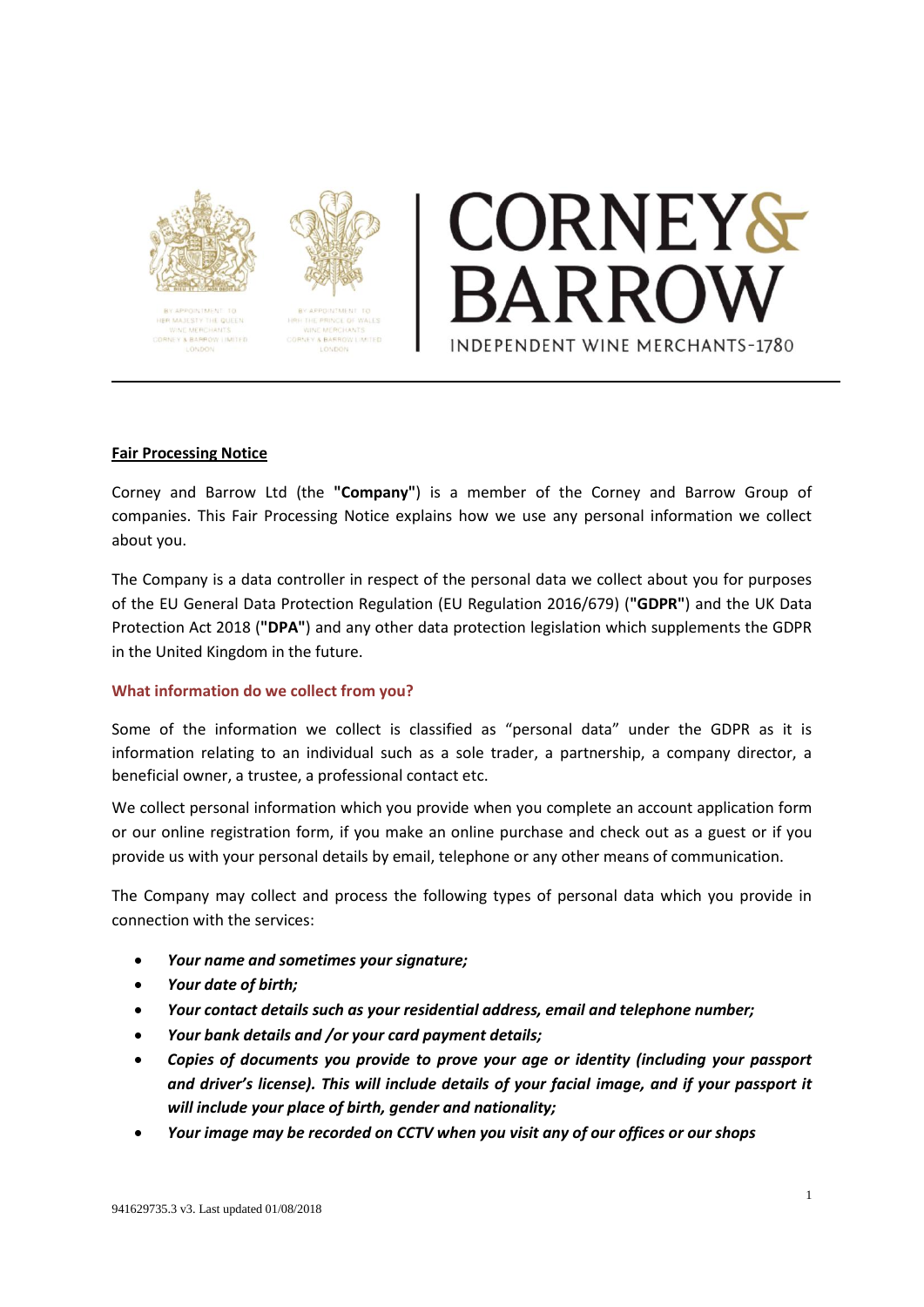# *Your Social media username, if you interact with us through those channels to help us respond to your comments, questions or feedback;*

We may also collect information such as your IP address when you visit our website and URLs of the webpages you have viewed.

## **What information do we collect about you from third parties and public sources?**

The Company may collect personal data about you from third parties or public sources. The personal data about you collected from such third parties and public sources includes the following information:

| Type of Data                                                                                                                                                                                                                     | <b>Collected from:</b>                                                                                                                                                                                                                                       |
|----------------------------------------------------------------------------------------------------------------------------------------------------------------------------------------------------------------------------------|--------------------------------------------------------------------------------------------------------------------------------------------------------------------------------------------------------------------------------------------------------------|
| Your name<br>Your job title<br>Your contact phone number<br>Your email address<br>Your relationship to a Corney & Barrow<br>٠<br>account holder                                                                                  | Your name and contact details may be collected<br>from an existing Corney & Barrow account<br>holder as an authorised contact.<br>Your name and contact details may be collected<br>from Companies House if you are a Director of a<br>business we deal with |
| Your residential address and address<br>links to your name<br>Fraud prevention information<br>Public record information<br>Possible matches to your name relating<br>to PEP (Politically Exposed Persons) and<br>Sanction checks | Before the Company approves payment terms,<br>the Company will undertake credit and identity<br>checks using an external credit reference agency<br>and the Company will receive personal data<br>relating to you in response to such a check.               |

# **What is the purpose and legal basis for processing your information?**

The purposes for which we may process all of the above personal data - and the legal basis on which we perform such processing - are:

| <b>Processing purpose</b>                         | Legal basis for processing                       |
|---------------------------------------------------|--------------------------------------------------|
| Communicating with you in relation to products    | We have a legitimate interest in communicating   |
| or services that we provide you                   | with you in relation to the products or services |
|                                                   | that we provide you.                             |
| Communicating and interacting with you via our    | We have a legitimate interest in communicating   |
| websites                                          | and interacting with you via our websites        |
| Targeted marketing to increase sales using 'soft  | We have a legitimate interest in promoting our   |
| opt-in' i.e. where you have provided personal     | business to specific individuals in order to     |
| data in the course of a sale or negotiation for a | increase sales.                                  |
| sale, where the messages we send are only         |                                                  |
| marketing similar products or services and        | We have obtained your consent to contact you     |
| where you were given a simple opportunity to      | about wines, wine services and events            |
| refuse marketing when your details were           |                                                  |
| collected (but you hadn't opted out at that       |                                                  |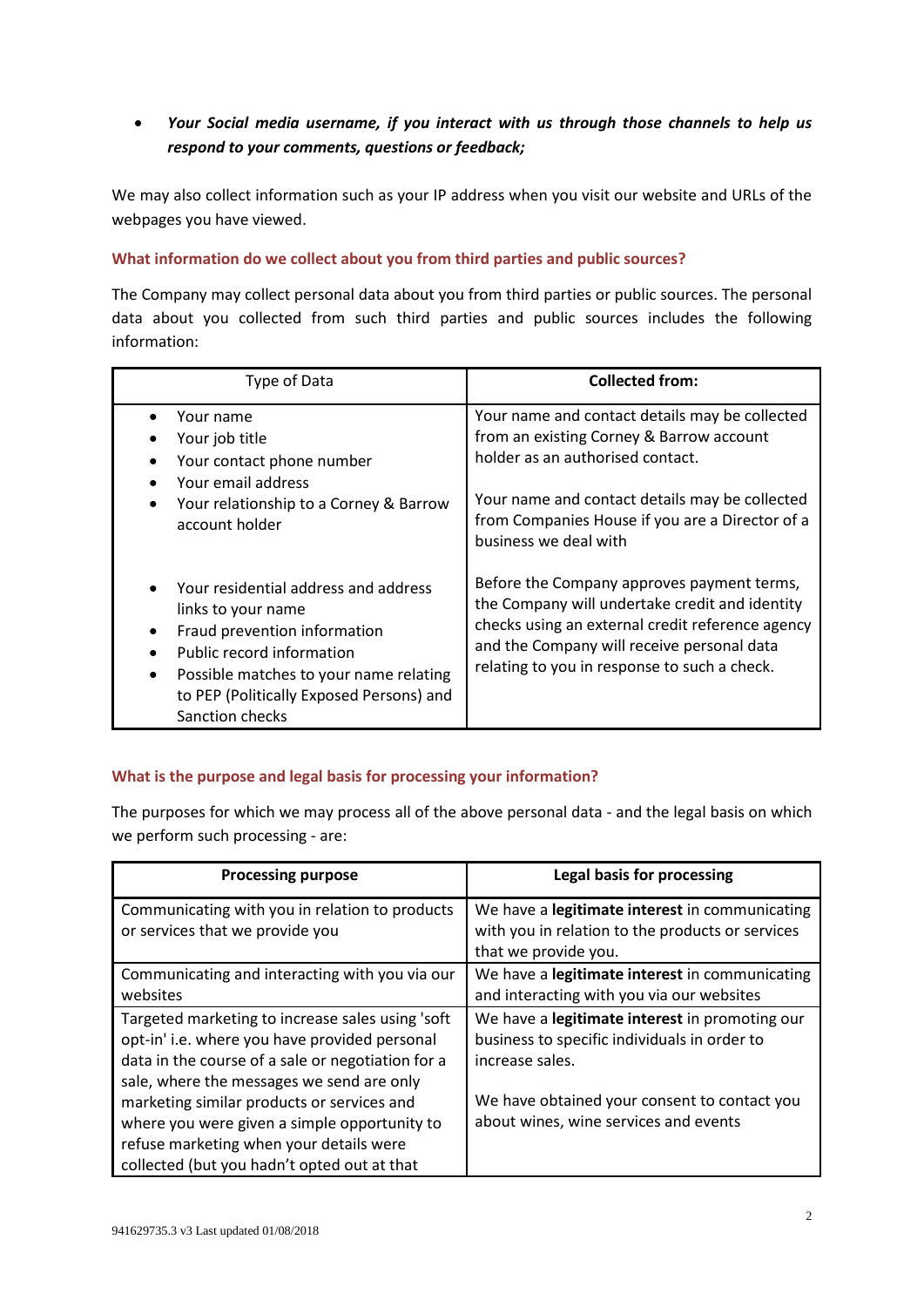| point) and you are given a simple way to do so<br>in future messages.                                                                                             |                                                                                                                                                                                                                                                                                                                                                                                  |
|-------------------------------------------------------------------------------------------------------------------------------------------------------------------|----------------------------------------------------------------------------------------------------------------------------------------------------------------------------------------------------------------------------------------------------------------------------------------------------------------------------------------------------------------------------------|
| Networking and promoting business growth                                                                                                                          | We have a legitimate interest in expanding our<br>network of suppliers, customers and partners in<br>order to expand our business                                                                                                                                                                                                                                                |
| Establishing, exercising and defending our legal<br>rights, such as debt enforcement via<br>employment of a debt collector                                        | We have a legitimate interest in establishing,<br>exercising and defending our legal rights                                                                                                                                                                                                                                                                                      |
| For audit, compliance, controls and other risk<br>management                                                                                                      | We have a legitimate interest in establishing,<br>exercising and defending our legal rights                                                                                                                                                                                                                                                                                      |
| For business management including manual<br>data and record management                                                                                            | We have a legitimate interest in ensuring the<br>accuracy of the data held and processed by the<br>Company                                                                                                                                                                                                                                                                       |
| Identifying issues with our existing services;<br>planning improvements to existing services; and<br>creating new services                                        | We have a legitimate interest in identifying<br>issues with our existing services; planning<br>improvements to existing services; and creating<br>new services                                                                                                                                                                                                                   |
| Processing your orders, managing your account,<br>managing your wine in reserve, selling your<br>wine and otherwise complying with our<br>contractual obligations | It is necessary to process the personal data for<br>the performance of a contract to which you are<br>a party. It is necessary for you to provide the<br>personal data in order for us to perform the<br>contract and failure to provide such necessary<br>personal data may preclude our ability to<br>perform our obligations under the contract                               |
| Determining the risk of conducting business with<br>you by running ID and / or credit search both at<br>present and at any future date                            | We have a legitimate interest in legal and<br>regulatory compliance.                                                                                                                                                                                                                                                                                                             |
|                                                                                                                                                                   | It is necessary to process the personal data in<br>order to comply with our legal obligations. It is<br>necessary for us to collect the personal data in<br>order to use it for this purpose to comply with<br>our statutory legal obligations and your failure<br>to provide such necessary personal data may<br>preclude our ability to continue our relationship<br>with you. |
| Complying with our legal, regulatory and<br>reporting requirements to regulatory bodies,<br>such as HM Revenue & Customs                                          | We have a legitimate interest in legal and<br>regulatory compliance.                                                                                                                                                                                                                                                                                                             |
|                                                                                                                                                                   | It is necessary to process the personal data in<br>order to comply with our legal obligations. It is<br>necessary for us to collect the personal data in<br>order to use it for this purpose to comply with<br>our statutory legal obligations and your failure<br>to provide such necessary personal data may<br>preclude our ability to continue our relationship<br>with you. |

You can object to the use of your personal data at any time but this may restrict the services we can continue to offer you.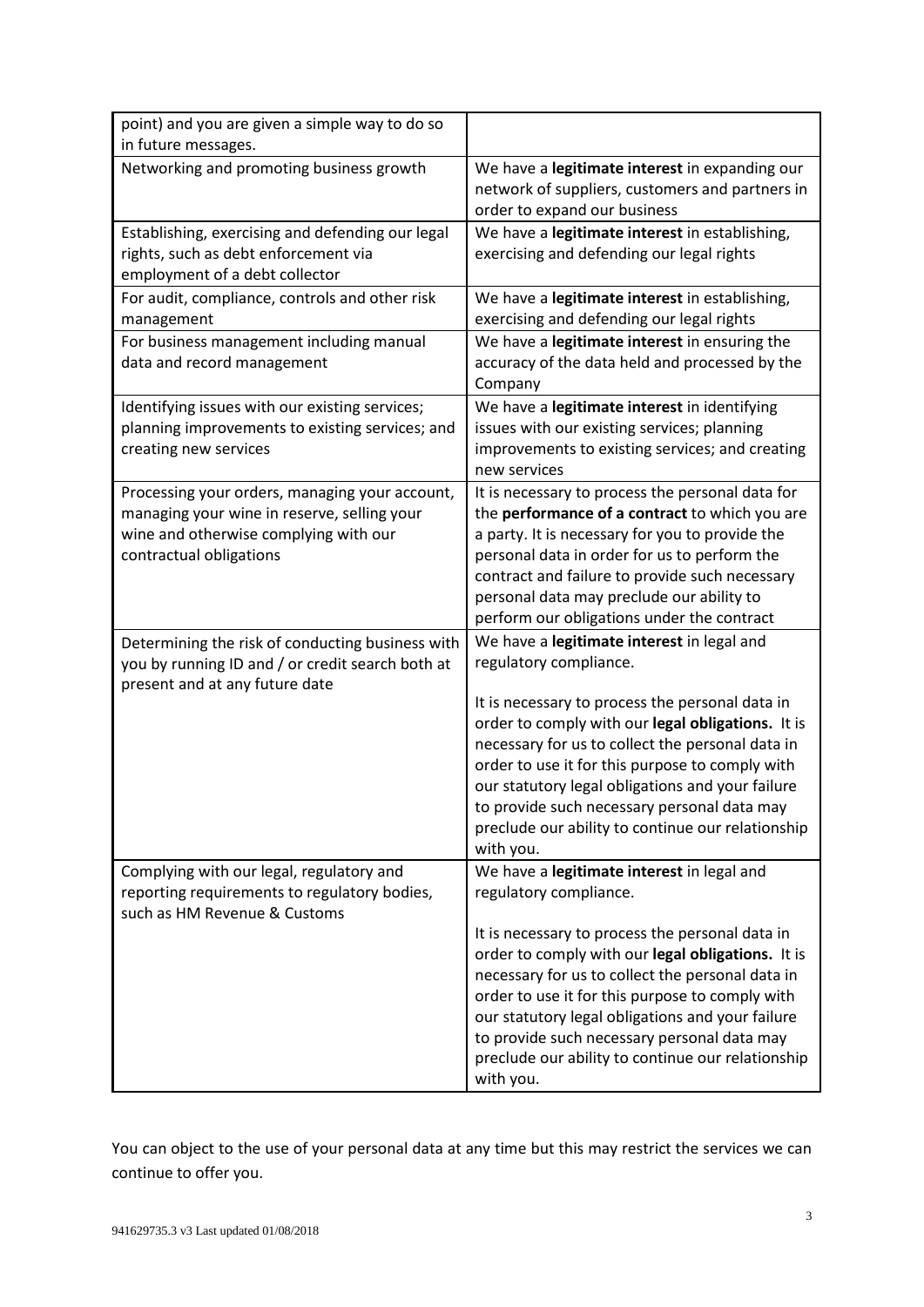## **Who will you share my personal data with?**

We may disclose your personal information to service providers who process data on our behalf in the course of providing services to the Company, including:

- Warehousing and delivery services;
- Direct marketing companies and mailing houses who help us manage our electronic and mailed communications;
- **IF companies who support our website and other business systems;**
- Banks and payment processors;
- Identification verification services to prevent or detect crime in compliance with current regulations;
- Data cleansing service providers to ensure your data is accurate;
- Third party debt collection agencies.

These service providers are required to use your personal data in accordance with our instructions, to take appropriate security measures and to protect your personal data in line with our policies. It is our policy to not allow service providers to use your personal data for their own purposes.

In some contexts, we may disclose the personal data to the following controllers who will be directly responsible under data protection law for protecting the personal data:

- the Company's legal adviser for the purposes of providing legal advice to the Company;
- the Company's auditor for the purpose of providing audit services to the Company;
- HM Revenue & Customs and other regulatory bodies if we are under a duty to disclose or share your personal data in order to comply with any legal obligation.

We may also pass on your details to our wine producers & suppliers so they may invite you to events from time to time if you consent to this.

# **Will we transfer your personal data internationally?**

The personal data that the Company processes about you may be transferred to one or more countries outside the European Economic Area (**"EEA"**) that have not been deemed by the European Commission to offer adequate data protection. For example, we may pass your information to our overseas branches in Hong Kong and Singapore because the South East Asia Sales Team needs access to the entire Company customer database in order to transact business with their own EEAbased customers.

The Company is committed to ensuring that adequate safeguards are in place to protect any of your personal data that is transferred to the Company's branches in Hong Kong and Singapore. In order to establish a legal framework under which such safeguards can be set up, the Company has entered into contracts with both the Hong Kong and Singapore branches using Model Contract Clauses as approved by The European Commission. The Company's Head Office in London directs all policies and processes that are carried out by all office locations so your data receives the same protection as if it were being processed inside the EEA. The Company's Head Office in London also manages and controls the technical and organisational security throughout the business (further details of these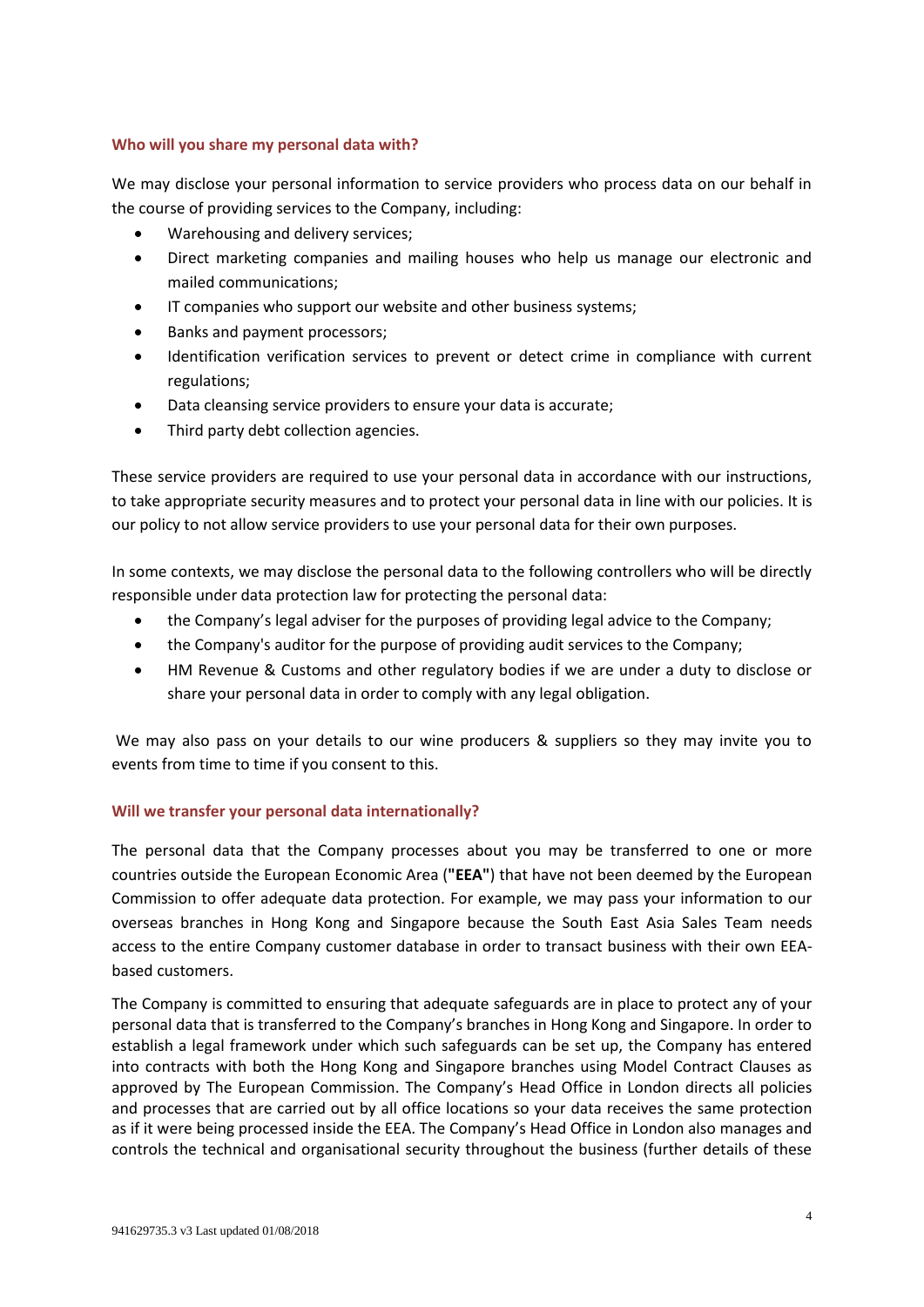controls can be seen in the next section below). If you wish to obtain a copy of these safeguards, please contact the Company at the address below.

If you open or access your account via our website, our website is hosted by Amazon Web Services. We also use the services of direct marketing companies who help us manage our electronic communication. Both the website hosting provider and the direct marketing companies that we use are self-certified and registered under the EU-US Privacy Shield Framework which provides both sides of the Atlantic with a mechanism to comply with data protection requirements when personal data is transferred from the EU to the US. If you wish to see details of the Privacy Shield Principals please contact the Company at the address below.

#### **How do we protect your personal data?**

We know how much data security matters to all our customers. With this in mind we will treat your data with the utmost care and take all appropriate steps to protect it. We use security technology for establishing encrypted links between Hong Kong and Singapore. We secure access to all transactional areas of our websites using 'https' technology. Access to your personal data is password-protected, and sensitive data (such as card payment information) is secured and tokenised to ensure it is protected. We regularly monitor our system for possible vulnerabilities and attacks, and we carry out penetration testing to identify ways to further strengthen security. If you wish to obtain a copy of our IT General Controls, please contact the Company at the address below.

#### **Do we engage in automated decision-making?**

We do not envisage that any decisions will be taken about you using automated means. In the event that this position changes, we will notify you in writing**.**

#### **How long will you retain and store my data for?**

Personal data is stored for varying lengths of time depending on the nature and purpose for which it was collected. In any case personal data will be retained for only as long as is necessary for the purpose for which it was collected subject to any statutory minimum periods. We review the personal data held by us periodically to ensure it is held in line with our data protection policies.

To determine the appropriate retention period for your data, we consider the amount, nature and sensitivity of the personal data, the potential risk of harm from unauthorised use or disclosure of your personal data and whether we can achieve the purpose of the processing through other means. Our retention of your personal data - and the criteria we apply to determine how long it is necessary for us to retain your personal data - is kept under review.

#### **Some examples of data retention periods:**

#### **Orders and Wine in Reserve**

When you open an account with the Company, we will hold your personal data for the duration of the relationship with you and for as long as we hold your wine in our reserve plus an additional period; the additional period would be the date of the last order or period of storage plus seven years so we can comply with our legal and contractual obligations.

## **Dormant Accounts**

If you do not place an order, you do not use our wine storage service and you cease to interact with us for a 24 month period, we will consider your account to have become dormant at that point.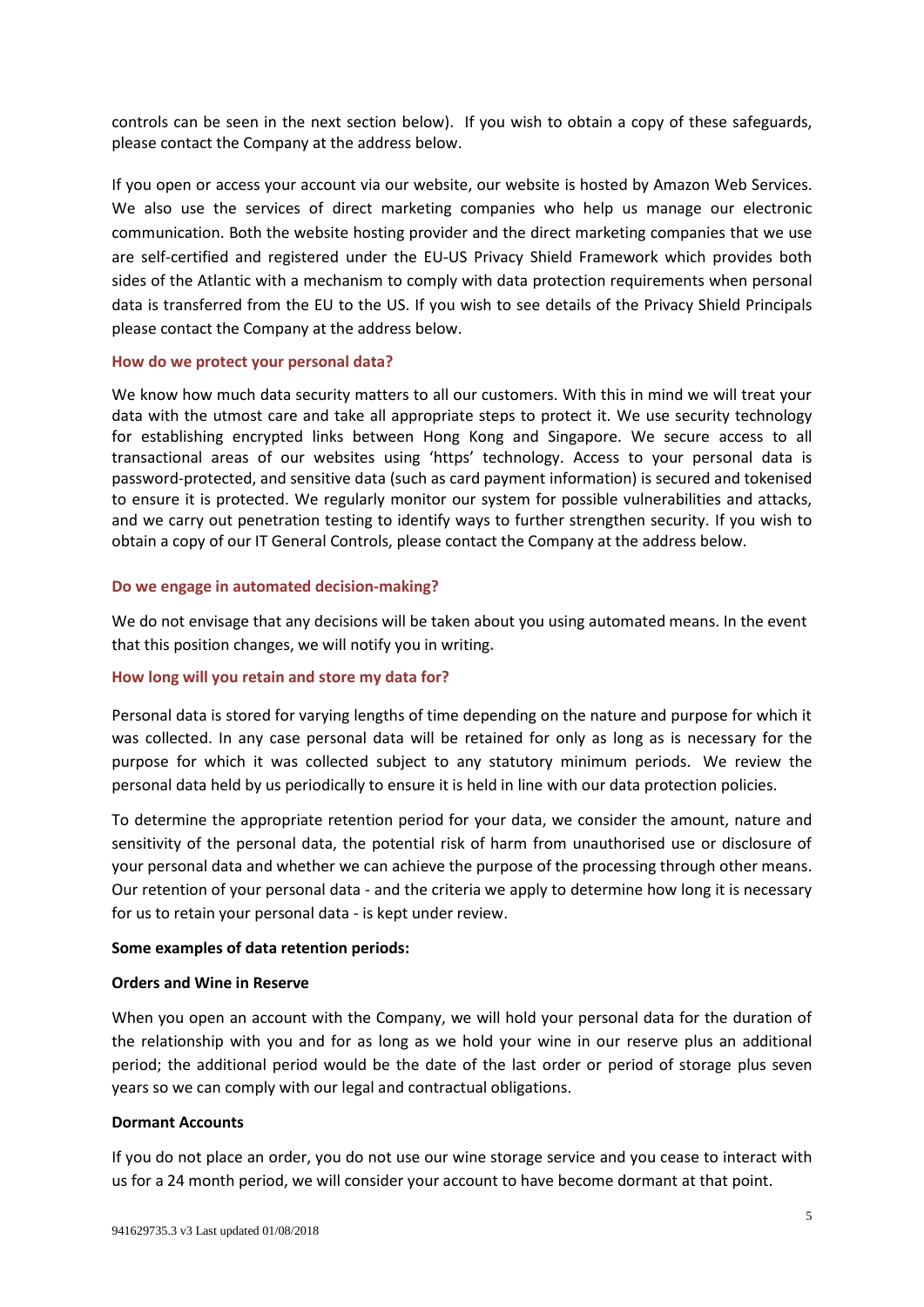Where we have obtained your consent to process your data i.e. for direct marketing purposes but you cease to interact with us and your consent goes cold over the passage of time i.e. you do not place an order with us for a 24 month period we will consider your account to have become dormant at that point.

At the end of a retention period, if your account becomes dormant or if you ask us to stop processing your data and close your account, your data will either be deleted completely or anonymised.

#### **What are my rights?**

In certain circumstances, under the GDPR, you will have the right to:

- request access to your personal data;
- request rectification of your personal data if it is inaccurate or incomplete;
- restrict the processing of your personal data (for example, if you want the Company to establish its accuracy or the reason for processing it);
- object to your personal data being processed;
- lodge a complaint with a supervisory authority;
- withdraw your consent to the processing, in the limited circumstances where you may have provided your consent to the collection, processing and transfer of your personal data for a specific purpose. Once the Company have received notification that you have withdrawn your consent, they will no longer process your information for the purpose or purposes you originally agreed to, unless they have another legitimate basis for doing so in law. Please note that the withdrawal of your consent will not affect the lawfulness of any processing of personal data based on your consent before it is withdrawal.

If you would like to access, rectify or request deletion of your personal data, object to the processing of your personal data, or withdraw your consent to processing (if applicable), please contact the Company in writing by emailing us at [DPO@corneyandbarrow.com](mailto:DPO@corneyandbarrow.com) or to the following address:

Customer Maintenance Department Corney & Barrow Ltd 1 Thomas More Street London E1W 1YZ

We will respond to your request within 28 days from the day after receiving your request and if for any reason we cannot get the information to you in that time frame, we will contact you.

We want to make sure that your personal information is accurate and up to date and we may contact you from time to time to ask you if anything has changed.

## **Checking your identity**

To protect the confidentiality of your information, we will ask you to verify your identity before proceeding with any request you make under this Fair Processing Notice. If you have authorised a third party to submit a request on your behalf, we will ask them to prove they have your permission to act.